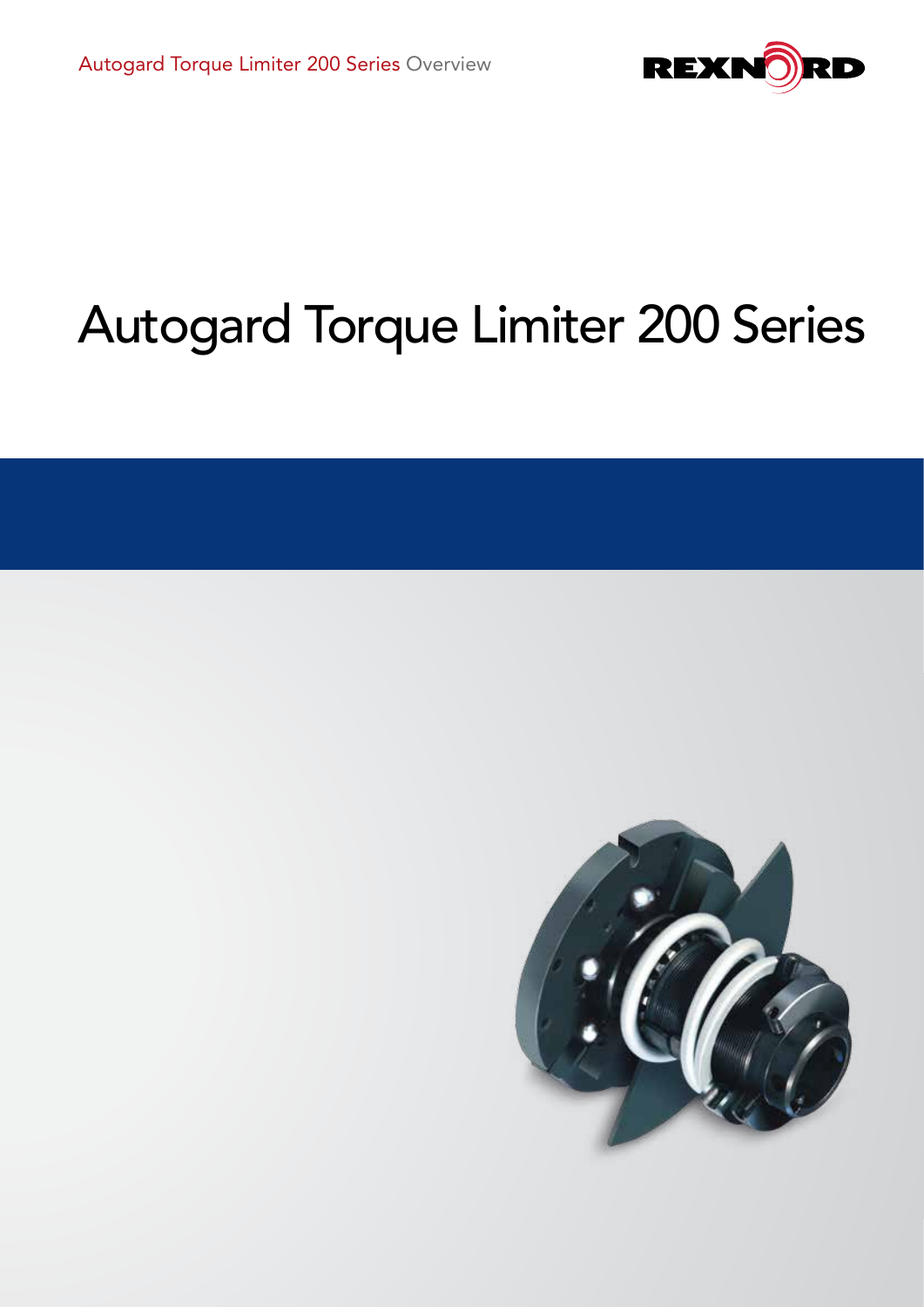

## Autogard Torque Limiter 200 Series

For more than 80 years, Autogard® products have led the industry in overload protection with high-quality products, design innovation and production. Autogard products are manufactured to meet ISO 9001 using the latest machine tools and high-quality materials.

Acting like a mechanical "fuse" to protect the weakest member of the drive train, the most effective location for Autogard Torque Limiters is as close as possible to the component being protected. The 200 Series is a robust mechanical device that will disengage at a preset torque value. The trip torque is set above the normal startup and operating torque, but below a torque setting that would normally damage the driving and/or driven equipment. In the event of a jam, the 200 Series eliminates the threat of damage by disconnecting the inertia in the drive train.

In the normal drive condition, torque is transmitted through the drive balls 'A' which are seated in detents in the drive plate 'B' and the slide plate 'C', These are all held together under pressure from spring 'D'.

### Disengagement on Overload

When the driven machine either jams or an overload occurs that is greater than the torque setting, the balls roll out of their seats and force apart the drive plate 'B' and the slide plate 'C'. The balls are retained by the cage plate 'E' and roll freely on the flat surface of the drive plate 'B' and slide plate 'C'.

#### Re-engagement

Re-engagement occurs in one of three ways depending upon which reset type is selected.

### Type AC — Automatic Random Reset

The ball detents in the drive plate 'B' and the slide plate 'C', as well as the retaining holes in cage plate 'E' are equally spaced on the same pitch circle diameter so that the balls will roll into the next detents after tripping in either direction. Immediate shutdown is required to prevent wear of the detents.

### Type ACT — Automatic Single Position Reset

The ball detents are positioned in a scattered pattern so that the balls must return to their original position before they can reset. Re-engagement will occur within two revolutions in either direction. Immediate shutdown is required to prevent wear of the detents.

### Figure 1





### Type AF — Free Wheeling Disengagement

As with Type AC, the detents in drive plate 'B' and slide plate 'C' are equally spaced. The retaining holes in the engagement plate 'E' are elongated so that, as the balls roll from the detents, they can follow a cam profile onto a different running track away from the detents. Type AF can run at higher speeds as the balls will not ratchet in the detents. Resetting is achieved by manually locking the plates and reversing the drive.



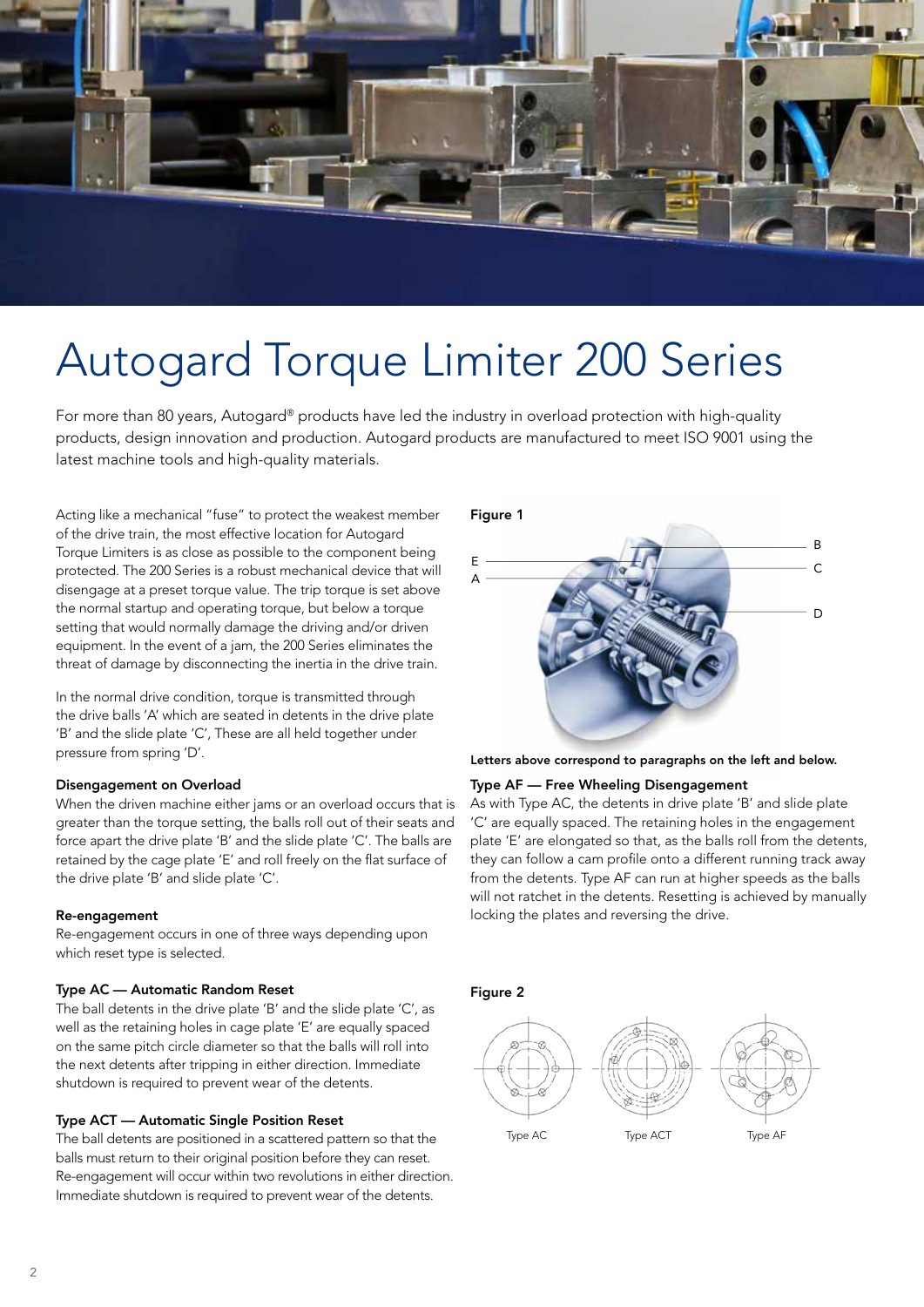

#### Features and Benefits:

- Proven design with thousands of units successfully in operation
- Accurate torque limitation prevents costly downtime
- Cost-effective design
- Standard designs can accommodate large torque ranges
- Instantaneous disengagement protects equipment from damaging inertias
- Bi-directional protection
- Easy to adjust to desired allowable torque
- Three reset types offered:
	- Type AC Automatic Random Reset
	- Type ACT Automatic Single Position Reset
	- Type AF Freewheeling, Manual Reset for high speeds
- Wide range of mounting configurations ensures the right solution for any problem:
	- Timing, HTD and V-Belt drives
	- Chain and sprocket drives
	- Gear drives
	- Flexible or rigid couplings
	- Flywheel or large gear mounting

#### Selection:

Data required for torque limiter selection:

- Application details for service factors
- Kilowatt (kW) and rpm of the driver
- Shaft details of the driving and driven equipment
- (1) Calculate the nominal torque.

Torque (Nm) =  $Kw \times 9550 / rpm$ 

Consideration should then be given to start torque or other special circumstances depending on the position chosen in the drive system. Choose a set torque with a suitable margin over nominal. Select the torque limiter which has a higher torque rating.

(2) Check limiting conditions:

- (a) Check hub bore capacity
- (b) Check the torque limiter dimensions such as the overall length and outside diameter

(3) Select and specify the appropriate drive medium or coupling.

All 200 Series units may be supplied from the factory at a pre-set torque and with the required drive medium assembled to the unit.

### Ordering the 200 Series Torque Limiter

When ordering, please provide the following designation: Model and Size / Type / S1 bore / S2 bore Standard bore tolerance =  $H8 +$  normal fit key

### Example: 205-5 / AC / S1-60mm / S2-90mm

Refers to Model 205, Size 5, Automatic Random Reset S1 Bore = 60mm S2 Bore = 90mm Also specify setting torque is required.

The specifications contained within this brochure are correct at the time of going to print. Rexnord is continually reviewing<br>and updating the specifications on its entire Autogard product offering and therefore reserve th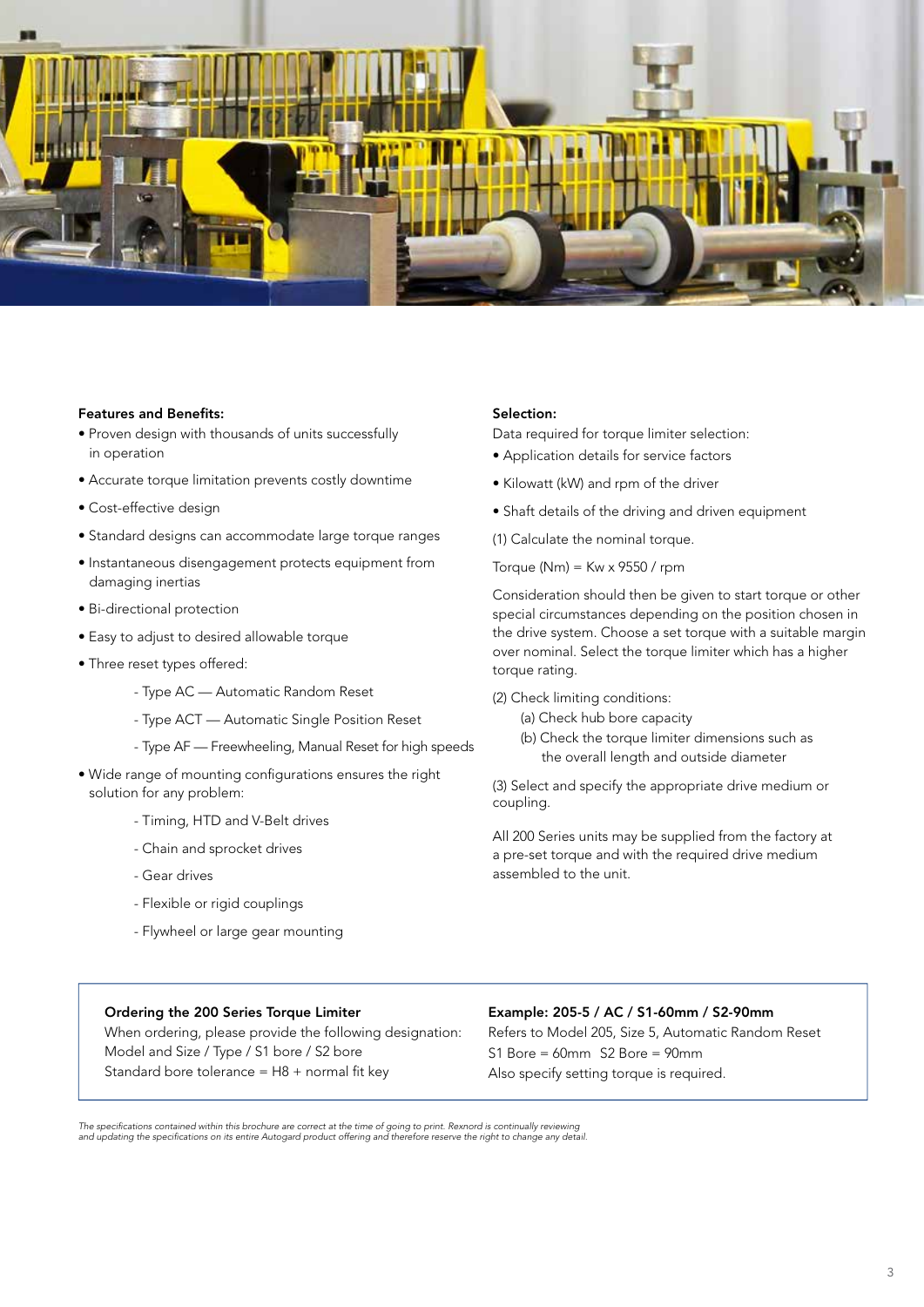Model 221, for use with sprockets, pulleys or gears. Supplied complete with bearing and suitable mounting holes.

### Figure 3



### Table1

|                |                     | Torque $\circledcirc$ |                       | Speed $\circledcirc$   |                          | Mass $@$ | <b>Mass Moment of</b>                                                    |  |
|----------------|---------------------|-----------------------|-----------------------|------------------------|--------------------------|----------|--------------------------------------------------------------------------|--|
| <b>Size</b>    | Type AC or AF<br>Nm | <b>Type ACT</b><br>Nm | <b>Type AC</b><br>rpm | <b>Type ACT</b><br>rpm | <b>Type AF</b><br>rpm    | Kg       | Inertia MR <sup>2 <math>\circledcirc</math></sup><br>$K$ gm <sup>2</sup> |  |
|                | $1 - 44$            | $3-69$                | 200                   | 500                    | 2,000                    | 1.5      | 0.0005                                                                   |  |
| $\overline{2}$ | $6 - 226$           | 9-384                 | 200                   | 500                    | 2,000                    | 4.5      | 0.0049                                                                   |  |
| 3              | $6 - 678$           | 9-854                 | 200                   | 500                    | 2,000                    | 9.9      | 0.0150                                                                   |  |
| $\overline{4}$ | 90-1,130            | 113-1,774             | 200                   | 500                    | 2,000                    | 21.6     | 0.0600                                                                   |  |
| 5              | 141-2.540           | 158-2.937             | 200                   | 500                    | 2,000                    | 50.0     | 0.2100                                                                   |  |
| $5S$ $\odot$   | 938-7,627           | 1,130-8,474           | 200                   | 500                    | $\overline{\phantom{0}}$ | 106.0    | 0.7300                                                                   |  |

 $\mathbb D$  See page 13, Table 19 for spring selection and torque range with specific springs.<br>D Higher speeds may be allowed under certain conditions. Please consult Rexnord.

5S is available in Type AC and ACT resets only.  $\overline{\odot}$ 

 $\mathbb D$  Weights and moments of inertia apply to maximum S1 bores and exclude sprockets, etc.

### Table 2

| Size           | Max. Bore<br>$51^\circ$<br>mm | D<br>mm | E<br>mm | Min. $G^{\circledcirc}$<br><sub>mm</sub> | Max. $G^{(2)}$<br>mm | J<br>mm | ĸ<br>mm | mm  | Min. $M^{\odot}$<br>mm | Max. M $^{\circledR}$<br>mm | $N^{\odot}$<br>mm |
|----------------|-------------------------------|---------|---------|------------------------------------------|----------------------|---------|---------|-----|------------------------|-----------------------------|-------------------|
|                | 12.7                          | 60      | 33      | 22.225                                   | 22.253               | 42      | 50      | 140 | 25.400                 | 25.430                      | 51                |
| $\overline{2}$ | 25.4                          | 102     | 57      | 38.100                                   | 38.136               | 42      | 56      | 153 | 44.450                 | 44.475                      | 67                |
| 3              | 38.1                          | 127     | 80      | 50.800                                   | 50.838               | 76      | 78      | 216 | 57.175                 | 57.201                      | 89                |
| $\overline{4}$ | 50.8                          | 159     | 108     | 71.476                                   | 71.501               | 96      | 117     | 287 | 77.788                 | 77.818                      | 127               |
| 5              | 76.2                          | 216     | 153     | 101.727                                  | 101.752              | 121     | 148     | 368 | 114.300                | 114.336                     | 165               |
| <b>5S</b>      | 102                           | 267     | 178     | 152.400                                  | 152.464              | 121     | 166     | 426 | 171.450                | 171.491                     | 178               |

 $\mathbb D$  Bores are furnished for clearance fit unless otherwise specified by customer. Please consult Rexnord.<br>2) The drive modium may be mounted onto the adapter with screws and dowels and must be bored to

The drive medium may be mounted onto the adapter with screws and dowels and must be bored to dimension "M". The supplied bearing may then be press<br>fitted into the drive medium. Finally, the bearing should then be bored to

Dimension N is depth of blind bore S1 as normally furnished, unless otherwise specified. For through-shaft applications or for weight reduction, through-bore 3 can be furnished for an extra charge. The bore beyond depth N will be to a dimension larger than the finish bore of length N.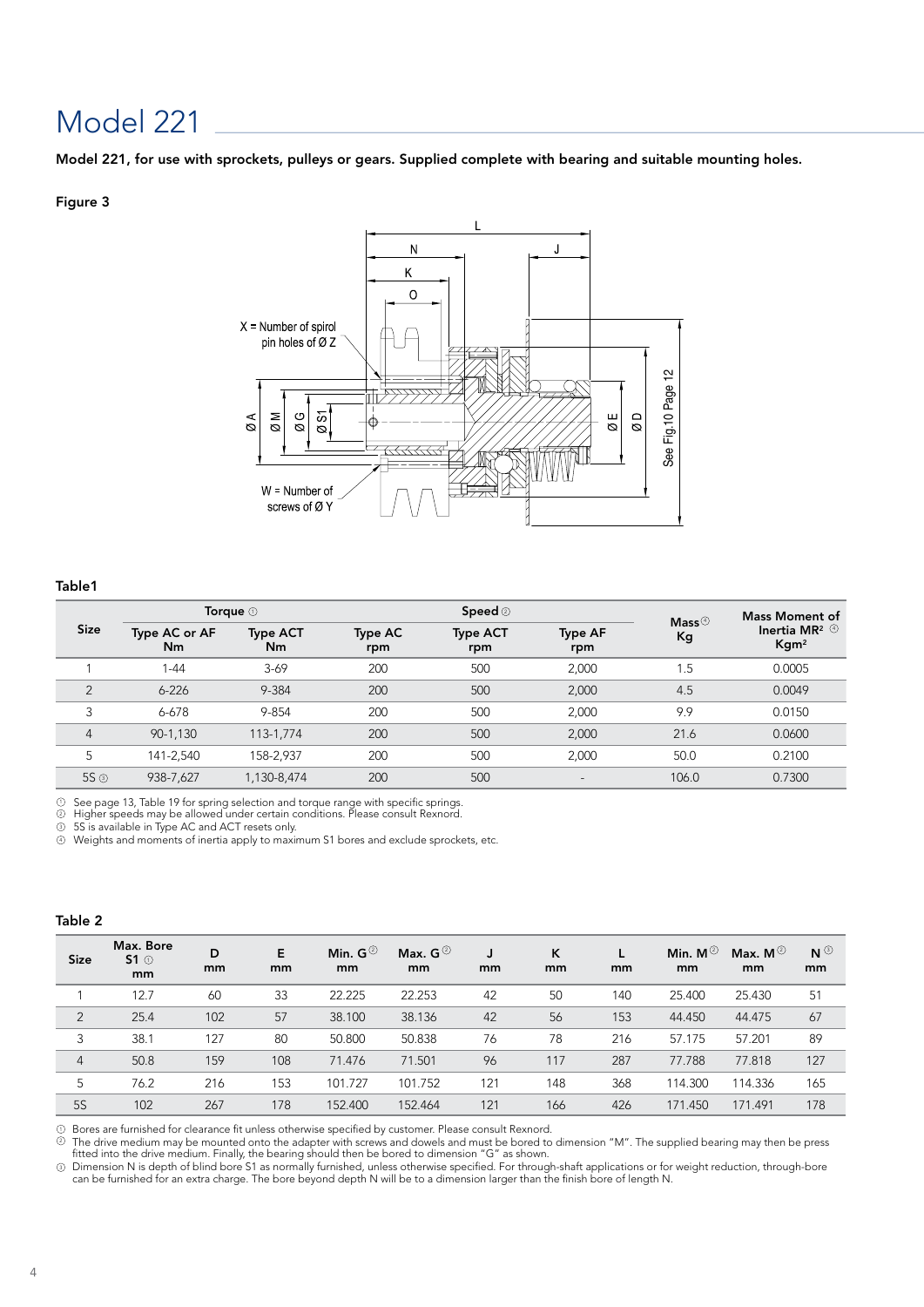### Table 3

|             |                          |               | Smallest Sprocket (No. of Teeth) |                          |          | <b>Smallest Sheave</b> |
|-------------|--------------------------|---------------|----------------------------------|--------------------------|----------|------------------------|
| <b>Size</b> | $3/8"$ pitch             | $1/2$ " pitch | 5/8" pitch                       | $3/4"$ pitch             | 1" pitch | Diameter $\odot$<br>mm |
|             | 19                       | 15            | 12                               | $\overline{\phantom{a}}$ |          | 44                     |
|             | 26                       | 21            | 17                               | 15                       | 12       | 67                     |
|             | 31                       | 24            | 20                               | 17                       | 13       | 80                     |
| 4           | $\overline{\phantom{a}}$ | 31            | 25                               | 21                       | 17       | 109                    |
|             | $\sim$                   | 41            | 33                               | 28                       | 22       | 149                    |
| <b>5S</b>   | $\overline{\phantom{a}}$ | 60            | 48                               | 41                       | 31       | 230                    |

 $\mathbb D$  The diameter quoted is to the bottom of a V-sheave groove or to the inside diameter of the flange of a timing belt pulley. For sprockets, the above information applies only to a single strand chain. For multiple strand chain.

### Table 4

|             | Standard Mounting Hole Patterns (Min. Diameters) 2 |                      |               |                           |         |     |  |  |  |  |  |  |
|-------------|----------------------------------------------------|----------------------|---------------|---------------------------|---------|-----|--|--|--|--|--|--|
| <b>Size</b> |                                                    | Dowels $(X)$ $\odot$ |               | Screws (W) $\circledcirc$ | A (PCD) |     |  |  |  |  |  |  |
|             | No. of dowels                                      | Dowel dia.           | No. of Screws | <b>Screw Size</b>         | mm      | mm  |  |  |  |  |  |  |
|             |                                                    |                      |               | M4                        | 36      | 38  |  |  |  |  |  |  |
|             |                                                    |                      |               | M <sub>5</sub>            | 58      | 38  |  |  |  |  |  |  |
|             |                                                    |                      |               | M6                        | 70      | 63  |  |  |  |  |  |  |
|             |                                                    |                      |               | M8                        | 95      | 75  |  |  |  |  |  |  |
|             |                                                    | 10                   |               | M <sub>10</sub>           | 135     | 100 |  |  |  |  |  |  |
|             |                                                    |                      |               | M <sub>12</sub>           | 205     | 135 |  |  |  |  |  |  |

Bolt holes to be equally spaced on bolt circle diameter specified. Care must be taken not to drill into other mounting holes in adapter.

Standard mounting holes furnished for a standard price adder. Special mounting holes quoted upon request. Please consult Rexnord. 1 8ì G m D  $c\epsilon$ 5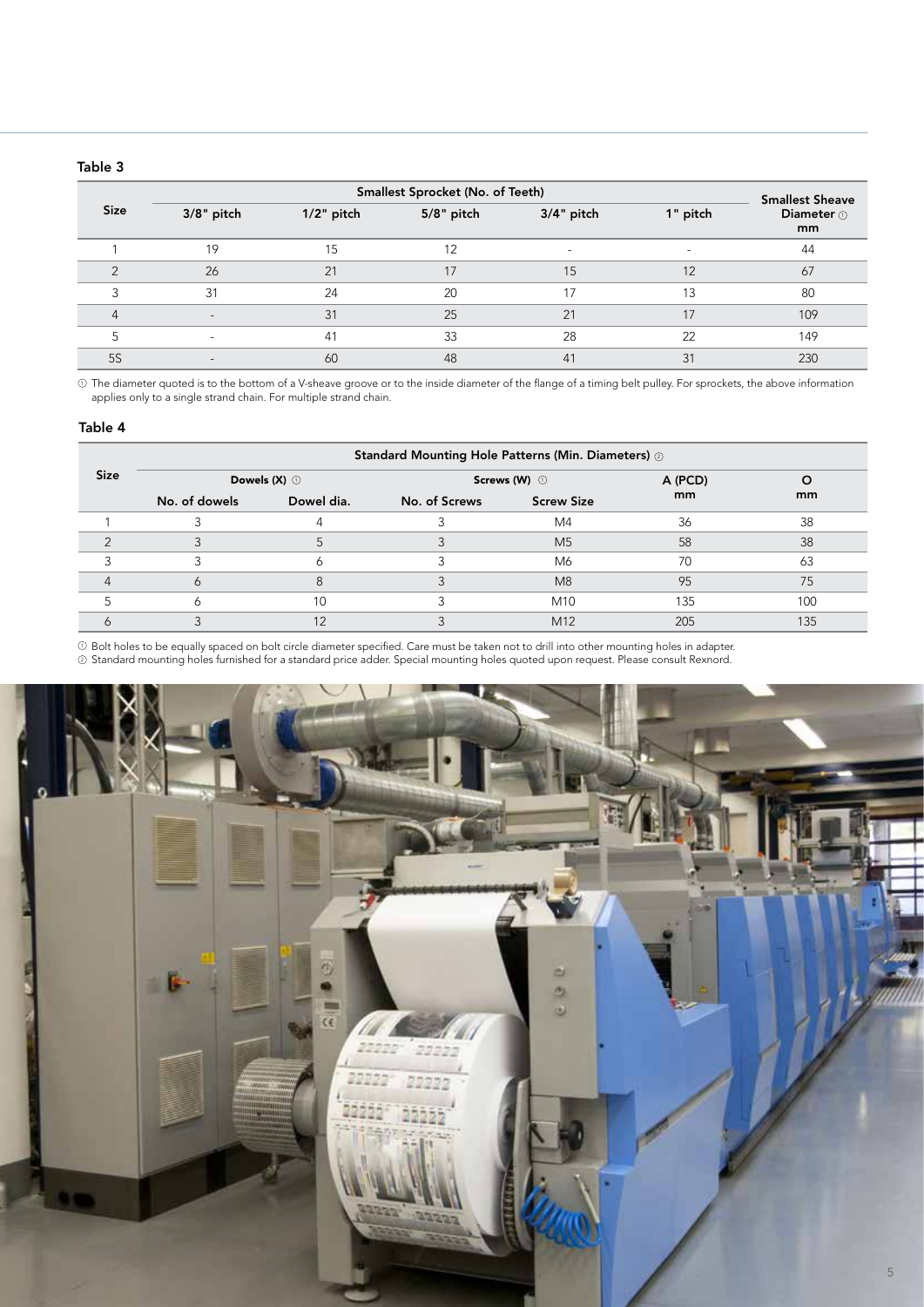Model 202 supplied with a sprocket, pulley or gear as an integral part of the unit to give the shortest overall length.

### Figure 4



 $\circledcirc$  See page 12, Table 18 for dimensions and movement on disengagement.

#### Table 5

|                     |                     | Torque $\odot$        |                | Speed $\circledcirc$   |                          | Mass $\circledcirc$ | Mass Moment <sup>3</sup>                          |
|---------------------|---------------------|-----------------------|----------------|------------------------|--------------------------|---------------------|---------------------------------------------------|
| <b>Size</b>         | Type AC or AF<br>Nm | <b>Type ACT</b><br>Nm | Type AC<br>rpm | <b>Type ACT</b><br>rpm | <b>Type AF</b><br>rpm    | Kg                  | of Inertia MR <sup>2</sup><br>$K$ gm <sup>2</sup> |
|                     | $1 - 44$            | $3-69$                | 200            | 500                    | 2000                     | 1.0                 | 0.0003                                            |
| $\overline{2}$      | $6 - 226$           | 9-384                 | 200            | 500                    | 2000                     | 2.9                 | 0.0030                                            |
| 3                   | $6 - 678$           | 9-854                 | 200            | 500                    | 2000                     | 6.4                 | 0.0090                                            |
| $\overline{4}$      | 90-1,130            | 113-1,774             | 200            | 500                    | 2000                     | 15.4                | 0.0460                                            |
| 5                   | 141-2.540           | 158-2.937             | 200            | 500                    | 2000                     | 33.4                | 0.1400                                            |
| $5S$ $\circledcirc$ | 938-7,627           | 1,130-8,474           | 200            | 500                    | $\overline{\phantom{a}}$ | 67.0                | 0.4700                                            |
|                     |                     |                       |                |                        |                          |                     |                                                   |

See page 13, Table 19 for spring selection and torque range with specific springs.

<sub>り</sub> See page 13, Table 19 tor spring selection and torque range with specific springs<br>② Higher speeds may be allowed under certain conditions. Please consult Rexnord. 2

 $\mathbb D$  Weights and moments of inertias apply to maximum S1 bores and exclude sprockets, etc.

 $\mathfrak D$  5S is available in Type AC and ACT resets only.

### Table 6

| <b>Size</b>    | Max. Bore $$1^{\circ}$<br>mm | D<br>mm | Е<br>mm | н<br>mm | J<br>mm | <b>L</b><br>mm | M<br>mm | N<br>mm | W<br>mm      |
|----------------|------------------------------|---------|---------|---------|---------|----------------|---------|---------|--------------|
|                | 12.7                         | 60      | 33      | 7.9     | 42      | 102            | 22      | 37.00   | 19.00        |
| $\overline{2}$ | 25.4                         | 102     | 57      | 9.6     | 42      | 111            | 40      | 60.00   | 25.40        |
| 3              | 38.1                         | 127     | 80      | 9.6     | 73      | 149            | 55      | 78.00   | 25.40        |
| $\overline{4}$ | 50.8                         | 159     | 108     | 9.6     | 94      | 197            | 76      | 95.00   | 44.40        |
| 5              | 76.2                         | 216     | 153     | 12.7    | 121     | 267            | 110     | 145.00  | 63.50        |
| 5S@@           | 102.0                        | 267     | 178     | 19.1    | 121     | 279 / 337      | 140     | 180.00  | 44.4 / 101.6 |

 ${\mathbb D}$  Bores are furnished for clearance fit unless otherwise specified by customer.

Rectangular keys must be used for maximum bore diameters. 2

Size 5S is supplied in two lengths.

 $\mathbb D$  Size 5S is supplied in two lengths.<br> $\mathbb D$  Special hubs can be supplied with dimension W increased to accommodate larger size drive media. 4

### Table 7

| <b>Size</b> |                          |    | Smallest sprocket (No. of Teeth) |            |          | <b>Smallest Pulley Diameter O</b> |  |  |
|-------------|--------------------------|----|----------------------------------|------------|----------|-----------------------------------|--|--|
|             | $3/8$ " pitch            |    | 1/2" pitch 5/8" pitch            | 3/4" pitch | 1" pitch | mm                                |  |  |
|             | 16                       | 13 | 11                               |            |          | 42                                |  |  |
|             | 24                       | 19 | 16                               | 14         |          | 67                                |  |  |
|             | 30                       | 23 | 19                               | 17         | 13       | 86                                |  |  |
| 4           | $\overline{\phantom{a}}$ | 27 | 22                               | 19         | 15       | 115                               |  |  |
|             | $\overline{\phantom{a}}$ | 40 | 32                               | 28         | 22       | 169                               |  |  |
| 5S          |                          | 49 | 39                               | 34         | 26       | 261                               |  |  |

 ${\mathbb D}$  The pulley diameter quoted is to the bottom of the V-sheave groove or the inisde diameter for the flange of the timing pulley. For multiple strand sprockets contact Rexnord Autogard.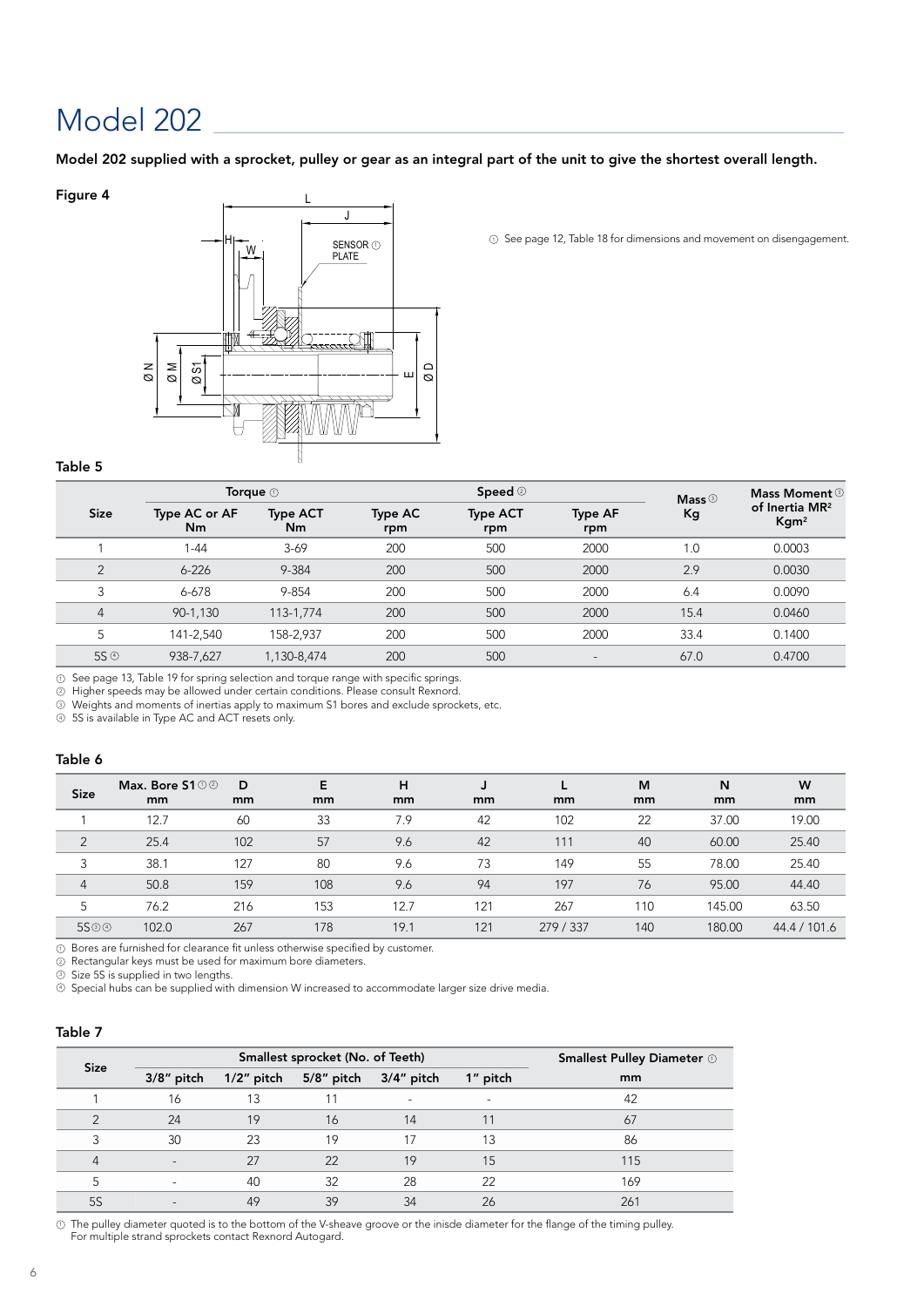Model 209 accommodates applications requiring relatively large "blind" bore and light torque setting. Can be suppplied by factory with a bearing-supported sprocket, sheave, etc.

#### Figure 5



See page 12, Table 18 for dimensions and movement on disengagement. <sup>1</sup>

### Table 8

|                |                     | Torque $\circledcirc$ |                | Speed 2                | Mass $\circledcirc$   | Mass Moment of |                                                            |
|----------------|---------------------|-----------------------|----------------|------------------------|-----------------------|----------------|------------------------------------------------------------|
| <b>Size</b>    | Type AC or AF<br>Nm | <b>Type ACT</b><br>Nm | Type AC<br>rpm | <b>Type ACT</b><br>rpm | <b>Type AF</b><br>rpm | Кg             | Inertia MR <sup>2</sup> $\circledcirc$<br>Kgm <sup>2</sup> |
|                | $1 - 44$            | $3-69$                | 200            | 500                    | 1800                  | 1.0            | 0.0005                                                     |
| $\mathcal{D}$  | $6 - 226$           | 9-384                 | 200            | 500                    | 1800                  | 2.9            | 0.0049                                                     |
|                | $6 - 678$           | 9-854                 | 200            | 500                    | 1800                  | 7.0            | 0.0150                                                     |
| $\overline{4}$ | 90-1.130            | 113-1.774             | 200            | 500                    | 1800                  | 16.8           | 0.0600                                                     |
| 5              | 141-2.540           | 158-2.937             | 200            | 500                    | 1800                  | 42.2           | 0.2100                                                     |

See page 13, Table 19 for spring selection and torque range with specific springs.

Higher speeds may be allowed under certain conditions. Please consult Rexnord. 1 2

Weights and moments of inertia apply to maximum S1 bores. 3

### Table 9

| <b>Size</b>    | Max Bore $S1@$<br>mm | D<br>mm | Е<br>mm | н<br>mm | mm    | mm    | M<br>mm         | $N$ $\odot$<br>mm | P<br>mm |
|----------------|----------------------|---------|---------|---------|-------|-------|-----------------|-------------------|---------|
|                | 25.4                 | 60.5    | 32.8    | 68.3    | 96.3  | 139.7 | 36.53 / 36.55   | 57.2              | 47.63   |
| $\overline{2}$ | 41.3                 | 101.6   | 56.4    | 81.0    | 106.7 | 152.4 | 60.30 / 60.33   | 66.7              | 90.47   |
| ς<br>$\cdot$   | 57.2                 | 127.0   | 79.5    | 104.9   | 136.9 | 215.9 | 78.49 / 78.54   | 92.0              | 114.30  |
| $\overline{4}$ | 69.8                 | 158.8   | 108.0   | 147.8   | 187.5 | 287.5 | 95.20 / 95.25   | 130.0             | 144.45  |
|                | 101.6                | 215.9   | 152.4   | 193.5   | 243.6 | 368.3 | 145.24 / 145.29 | 162.0             | 196.85  |

Bores are furnished for clearance fit unless otherwised specified by customer.<br>Dimension N is depth of blind bore S1 as normally furnished, unless otherwise specified. For through-shaft applications or for weight reduction 1 2

### Table 10

Mounting information for sprocket, sheave, etc.

| $\tilde{}$  |            |      |                |                                             |
|-------------|------------|------|----------------|---------------------------------------------|
| <b>Size</b> | # of holes | in   | <i>in</i>      | I.D. of Bearing if Bronze is utilized<br>mm |
|             |            | 3/16 | 8/32 UNC       | 36.60 / 36.63                               |
|             |            | 3/16 | 8/32 UNC       | 60.40 / 60.45                               |
|             |            | 1/4  | <b>1/4 UNF</b> | 78.61 / 78.66                               |
| 4           | Ô          | 5/16 | 5/16 UNF       | 95.35 / 95.40                               |
|             |            | 3/8  | 3/8 UNF        | 145.44 / 145.49                             |
|             |            |      |                |                                             |

 $\odot$  Size 3 has 6 tapped holes 60° apart and 3 roll pin holes 120° apart spaced 30° between tapped holes.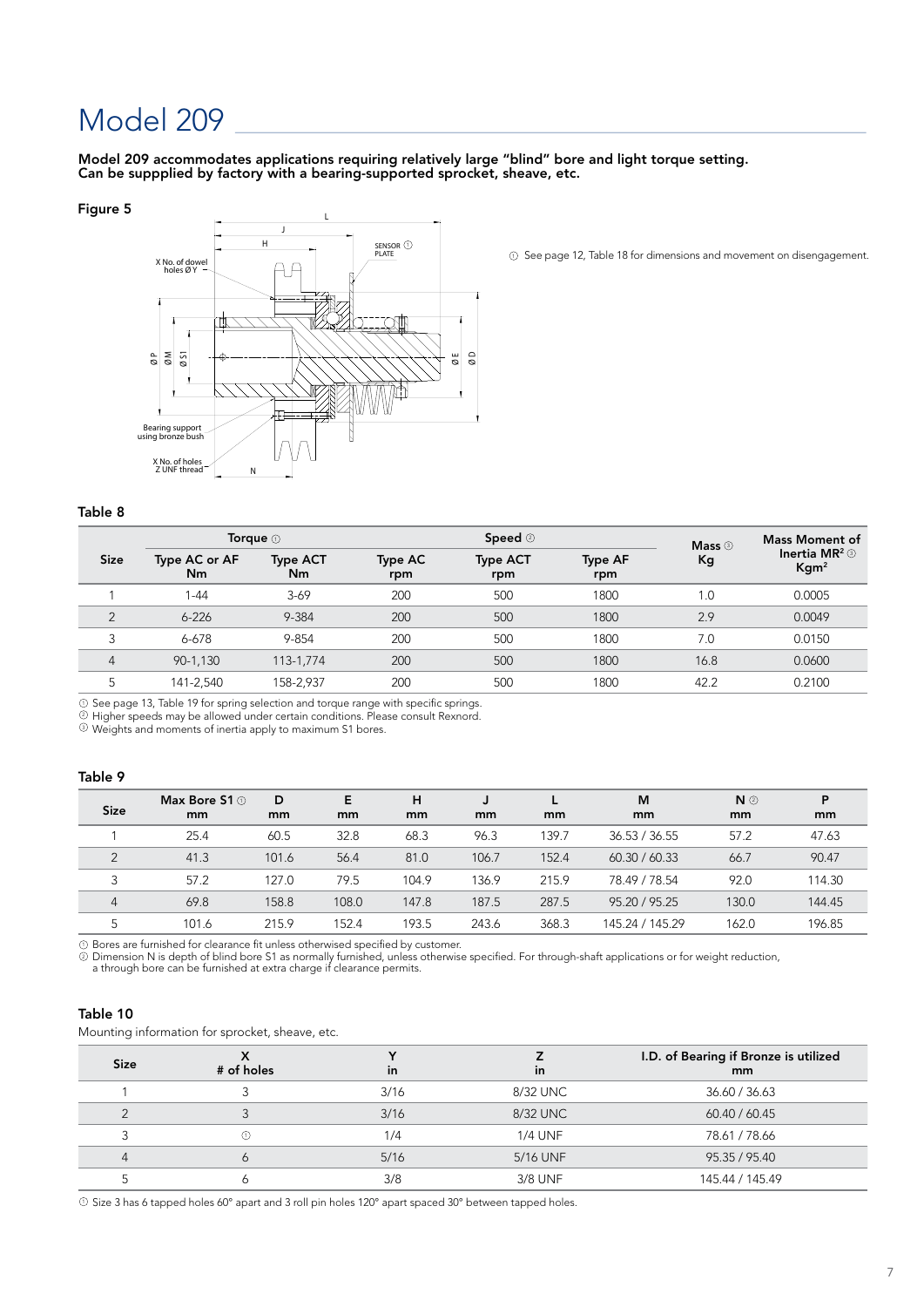Model 203 mounts to the face of a flywheel or large gear by means of a suitable adapter. The flywheel or gear must be mounted on its own bearings.

### Figure 6



Table 11

|                                    |                                 | Torque $\circledcirc$ |                       | Speed $\circledcirc$   |                          |                           | <b>Mass Moment of</b>                                         |
|------------------------------------|---------------------------------|-----------------------|-----------------------|------------------------|--------------------------|---------------------------|---------------------------------------------------------------|
| <b>Size</b>                        | Type AC or AF<br>N <sub>m</sub> | <b>Type ACT</b><br>Nm | <b>Type AC</b><br>rpm | <b>Type ACT</b><br>rpm | <b>Type AF</b><br>rpm    | Mass $\circledcirc$<br>Kg | Inertia MR <sup>2<math>\circ</math></sup><br>Kgm <sup>2</sup> |
|                                    | 1-44                            | $3-69$                | 200                   | 500                    | 2000                     | 1.0                       | 0.0003                                                        |
| $\overline{2}$                     | $6 - 226$                       | 9-384                 | 200                   | 500                    | 2000                     | 2.4                       | 0.0030                                                        |
| 3                                  | $6 - 678$                       | 9-854                 | 200                   | 500                    | 2000                     | 5.4                       | 0.0090                                                        |
| $\overline{4}$                     | 90-1,130                        | 113-1.774             | 200                   | 500                    | 2000                     | 12.7                      | 0.0450                                                        |
| 5                                  | 141-2.540                       | 158-2,937             | 200                   | 500                    | 2000                     | 27.9                      | 0.1300                                                        |
| $5S$ <sup><math>\odot</math></sup> | 938-7,627                       | 1,130-8,474           | 200                   | 500                    | $\overline{\phantom{a}}$ | 55.0                      | 0.4600                                                        |

<sup>O</sup> See page 12, Table 18 for dimensions and movement on disengagement.

 $\mathbb D$  See page 13, Table 19 for spring selection and torque range with specific springs.

 $\mathfrak D$   $\,$  Higher speeds may be allowed under certain conditions. Please consult Rexnord.

 $\mathbb D$  Size 5S is available in Type AC and ACT resets only.

Weights and moments of inertia apply to maximum S1 bores. 4

#### Table 12

| <b>Size</b>    | Max. Bore<br>$S1 \circledcirc$<br>mm | D<br>mm | Е<br>mm | н<br>mm | mm    | mm    | N<br>mm | P<br>mm        | R<br>mm | X<br># of holes | $\checkmark$<br>in | Z<br>in        |
|----------------|--------------------------------------|---------|---------|---------|-------|-------|---------|----------------|---------|-----------------|--------------------|----------------|
|                | 12.7                                 | 60      | 33      | 11.5    | 39.1  | 91    | 50.80   | 47.625         | 37      | 3               | 3/16               | 8/32 UNC       |
| $\overline{2}$ | 25.4                                 | 102     | 57      | 14.4    | 40.3  | 95    | 66.55   | 90.475         | 60      | 3               | 3/16               | 8/32 UNC       |
| 3              | 38.1                                 | 127     | 80      | 14.4    | 47.9  | 137   | 88.90   | 114.300        | 78      | 6 ③             | 1/4                | <b>1/4 UNF</b> |
| $\overline{4}$ | 50.8                                 | 159     | 108     | 13.2    | 55.4  | 165   | 127.00  | 144.450        | 95      | 6               | 5/16               | 5/16 UNF       |
| 5              | 76.2                                 | 216     | 153     | 27.9    | 78.5  | 216   | 165.10  | 196.850        | 145     | 6               | 3/8                | 3/8 UNF        |
| <b>5S</b>      | 102                                  | 267     | 178     | 37.7    | 111.5 | 234.9 | 190.50  | $\circledcirc$ | 180     | 6               | 5/8                | $1/2$ UNF      |

 ${\mathbb D}$  Bores are furnished for clearance fit unless otherwised specified by customer. Rectangular keys must be used on larger bore diameters.

Collars containing set screws to secure the S1 hub to the shaft can be supplied on request. Please consult Rexnord.  $_{\odot}$ 

 $\odot$  Size 3 has 6 tapped holes 60° apart and three roll pin holes 120° apart spaced 30° between tapped holes.

 $\odot~$  For AC type, P = 235 mm for 1/2" UNF threaded holes and P=209.55 mm for the 5/8" dowel holes; For ACT type, P = 251.46 mm.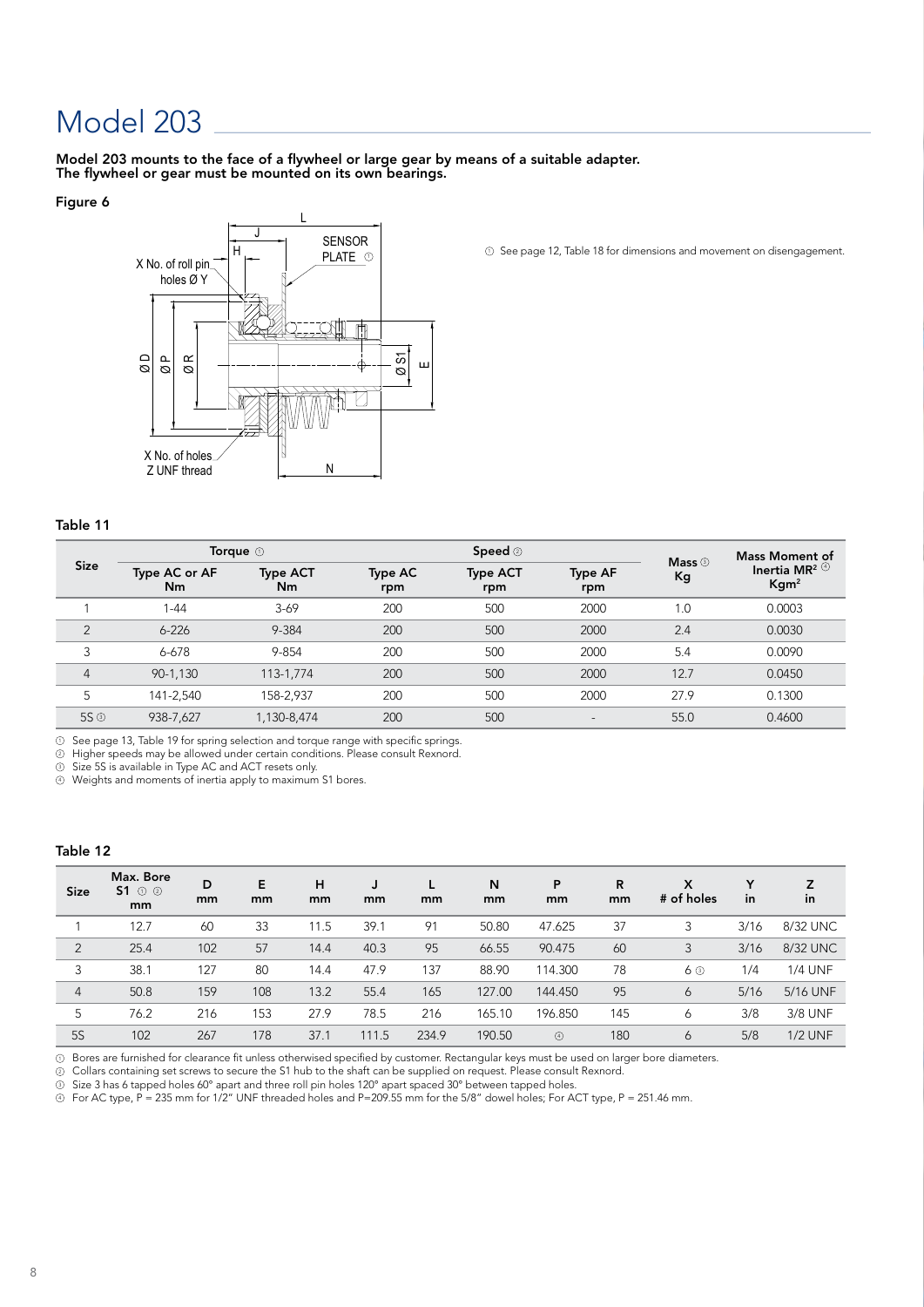

ò

### Series 200 Applications

10

Printing/Book Presses Mixers Palletizers Positive Displacement Pumps Cartoners/Case Packers Labelling, Filming Machines Reel Stands Conveyors Bottling/Filling Lines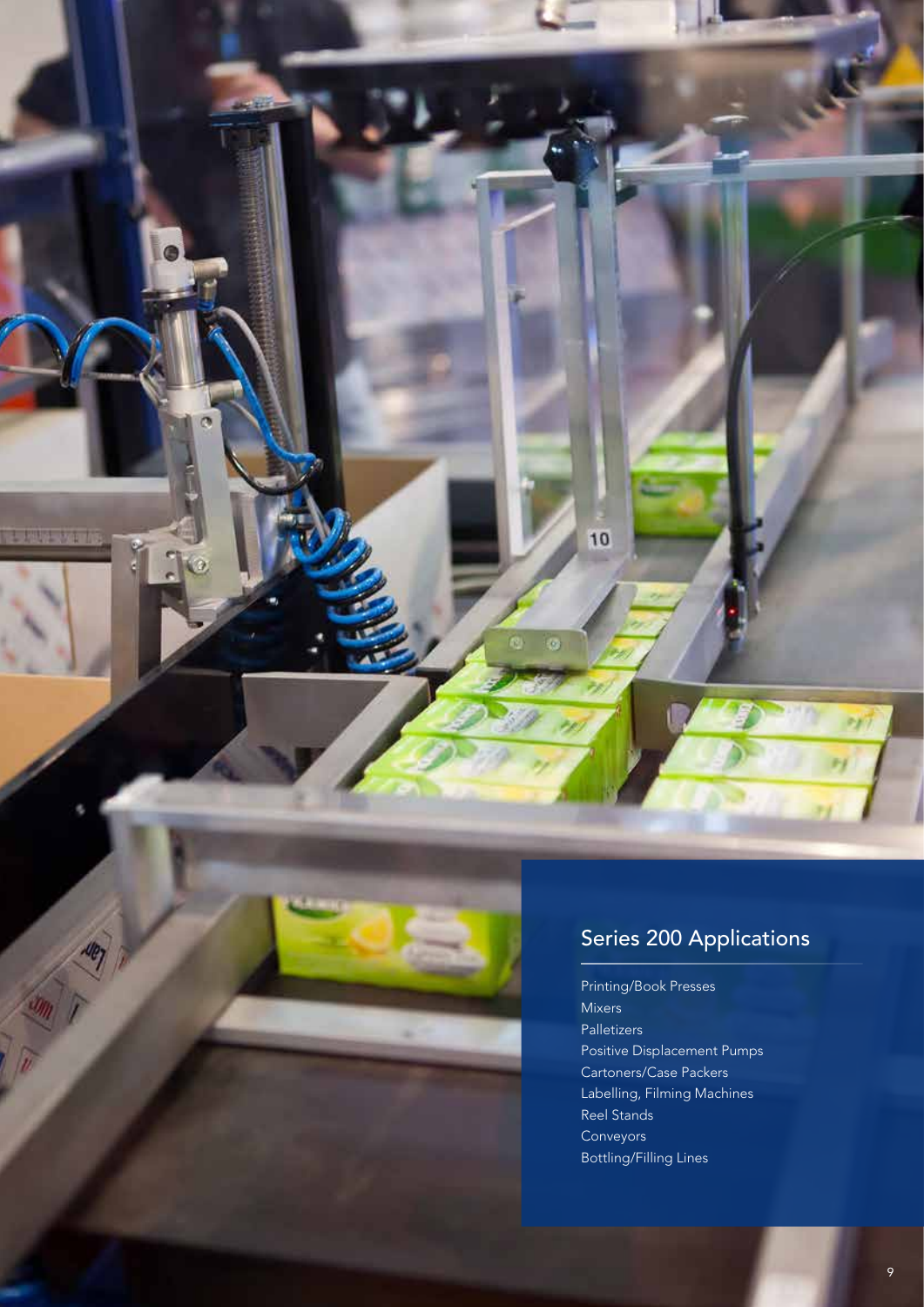Model 205 includes the Autoflex EB-HVII torsionally rigid metal membrane coupling for angular misalignment. The Autoflex ES-HVII can be supplied upon request and accommodates angular and parallel offset misalignment.

### Figure 7



- See page 12, Table 18 for dimensions and movement on disengagement.
- Parallel offset misalignment applies only to ES-HV11 spacer couplings and is based on minimum DBSE. 2

### Table 13

|             | Torque $\odot$                |                          | Speed $\circledcirc$ |                    |                          | <b>Mass Moment</b>      | <b>Max. Coupling Misalignments</b>                  |             |                   |                         |
|-------------|-------------------------------|--------------------------|----------------------|--------------------|--------------------------|-------------------------|-----------------------------------------------------|-------------|-------------------|-------------------------|
| <b>Size</b> | Type<br>AC or AF<br><b>Nm</b> | Type<br>ACT<br><b>Nm</b> | Type<br>AC<br>rpm    | Type<br>ACT<br>rpm | Type<br><b>AF</b><br>rpm | Weight<br>Kg<br>$\odot$ | of Inertia MR <sup>2</sup><br>⊙<br>Kgm <sup>2</sup> | Axial<br>mm | Angular<br>degree | <b>Parallel</b> @<br>mm |
| 1/8HVII     | 1-44                          | $3-69$                   | 200                  | 500                | 2000                     | $\overline{2}$          | 0.00108                                             | 0.3         | 0.5               | 0.6                     |
| $2/35$ HVII | $6 - 226$                     | 9-384                    | 200                  | 500                | 2000                     | 5.5                     | 0.00607                                             | 0.5         | 0.5               | 0.7                     |
| 3/70HVII    | 6-678                         | $9 - 854$                | 200                  | 500                | 2000                     | 10.5                    | 0.01562                                             | 0.6         | 0.5               | 0.7                     |
| 4/150HVII   | 90-1,130                      | 113-1.774                | 200                  | 500                | 2000                     | 23                      | 0.07650                                             | 0.8         | 0.5               | 0.8                     |
| 5/480HVII   | 141-2.540                     | 158-2.937                | 200                  | 500                | 2000                     | 51                      | 0.27330                                             | 0.1         | 0.5               | 1.3                     |

 $D$  See page 13, Table 19 for spring selection and torque range with specific springs.

 $\mathfrak D$  Higher speeds may be allowed under certain conditions. Please consult Rexnord.

Weights and moments of inertia apply to maximum (S1 and S2) bores. 3

 $\mathbb D$  Parallel offset misalignment applies only to ES-HVII spacer couplings and is based on minimum DBSE.

### Table 14

| <b>Size</b> | Max.<br><b>Bore</b><br>S1@<br>mm | Max.<br><b>Bore</b><br>52@<br>mm | C<br>mm | D<br>mm | Е<br>mm | J<br>mm | ĸ<br>mm | mm  | L1<br>mm | M<br>mm | P<br>mm | P1<br>mm | R<br>mm | <b>T1</b><br>mm | T <sub>2</sub><br>mm |
|-------------|----------------------------------|----------------------------------|---------|---------|---------|---------|---------|-----|----------|---------|---------|----------|---------|-----------------|----------------------|
| $1/8$ HVII  | 12.7                             | 30                               | 99      | 60      | 33      | 50      | 23      | 139 | 180      | 43.7    | 7.4     | 48       | 80      | 90.4            | 32.5                 |
| $2/35$ HVII | 25.4                             | 50                               | 108     | 102     | 57      | 51      | 33      | 163 | 212      | 70.6    | 9.4     | 58       | 110     | 95.3            | 46                   |
| 3/70HVII    | 38.1                             | 66                               | 149     | 127     | 80      | 86      | 45      | 216 | 265      | 91      | 9.4     | 58       | 133     | 136.6           | 57.5                 |
| 4/150HVII   | 50.8                             | 90                               | 179     | 159     | 108     | 106     | 60      | 263 | 318      | 123     | 8.8     | 64       | 170     | 165.1           | 74.6                 |
| 5/480HVII   | 76.2                             | 110                              | 231     | 216     | 153     | 135     | 75      | 341 | 435      | 150     | 15      | 109      | 230     | 215.9           | 95                   |

Bores are furnished for clearance fit unless otherwised specified by customer. Rectangular keys must be used for maximum bore diameters.

Collars containing set screws to secure the S1 hub to the shaft can be supplied upon request. Please consult Rexnord. P1 dimension is a minimum value. Longer spacers available upon request. Please consult Rexnord.  $\frac{1}{2}$ 

3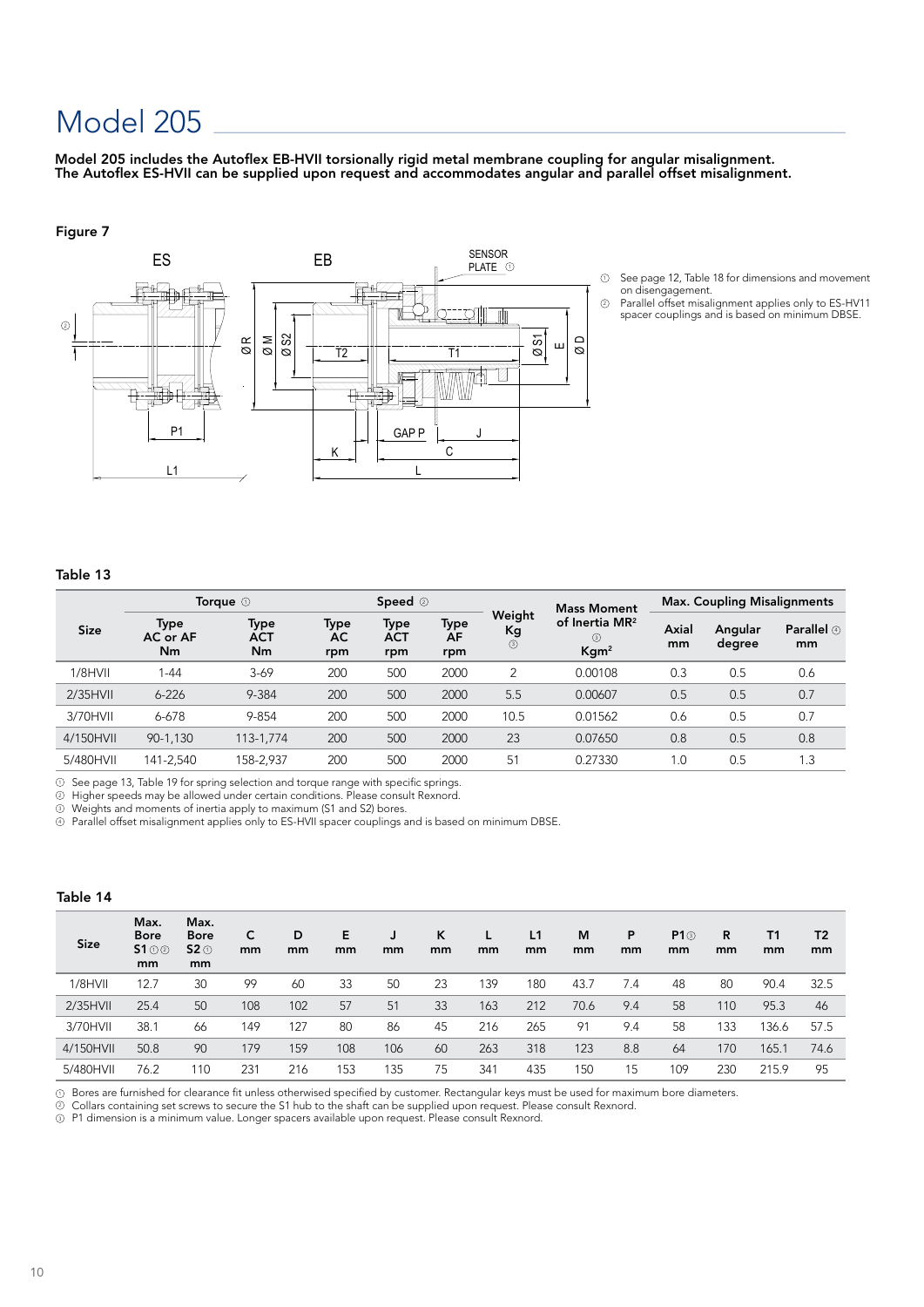### Model 206N

Model 206N includes a traditional torsionally soft flexible coupling for parallel and angular misalignment.

### Figure 8



PLATE See page 12, Table 18 for dimensions and movement on disengagement. Temperature range of elastomer bushing is -30°C to 80°C (-22°F to 176°F). 1 1 *Note:*

### Table 15

| <b>Size</b>         |                                              | Torque $\circledcirc$ |                | Speed $\circledcirc$   |                          | <b>Mass Moment</b><br>of Inertia MR <sup>2</sup> $\circledcirc$<br>Kgm <sup>2</sup> |        |
|---------------------|----------------------------------------------|-----------------------|----------------|------------------------|--------------------------|-------------------------------------------------------------------------------------|--------|
|                     | <b>Type ACT</b><br>Type AC or AF<br>Nm<br>Nm |                       | Type AC<br>rpm | <b>Type ACT</b><br>rpm | <b>Type AF</b><br>rpm    |                                                                                     |        |
| 1/80                | $1 - 44$                                     | $3-69$                | 200            | 500                    | 2000                     | 1.7                                                                                 | 0.0007 |
| 2/110               | $6 - 226$                                    | 9-384                 | 200            | 500                    | 2000                     | 6.8                                                                                 | 0.0050 |
| 3/140               | 6-678                                        | 9-854                 | 200            | 500                    | 2000                     | 11.5                                                                                | 0.017  |
| 4/160               | 90-1,130                                     | 113-1,774             | 200            | 500                    | 2000                     | 22                                                                                  | 0.07   |
| 5/250               | 141-2,540                                    | 158-2,937             | 200            | 500                    | 2000                     | 56                                                                                  | 0.27   |
| 5S/350 <sup>o</sup> | 938-7,627                                    | 1,130-8,474           | 200            | 500                    | $\overline{\phantom{a}}$ | 120.0                                                                               | 1.50   |

See page 13, Table 19 for spring selection and torque range with specific springs.

Higher speeds may be allowed under certain conditions. Please consult Rexnord.

Size 5S is available in Type AC and ACT resets only. 3

Weights and moments of inertia apply to maximum (S1 and S2) bores. 4

### Table 16

|             | Max. Bore S1 | Bore S <sub>2</sub>      |                          | D   | Е   |     | ĸ    |       | M   | N      | P   | R   | Τ1    | T <sub>2</sub> |
|-------------|--------------|--------------------------|--------------------------|-----|-----|-----|------|-------|-----|--------|-----|-----|-------|----------------|
| <b>Size</b> | mm@          | Min<br>$mm \odot$        | <b>Max</b><br>$mm \odot$ | mm  | mm  | mm  | mm   | mm    | mm  | mm     | mm  | mm  | mm    | mm             |
| 1/80        | 12.7         | $\sim$                   | 30                       | 60  | 33  | 50  | 9.53 | 118.9 | 50  | 50.80  | 3   | 80  | 90.4  | 30             |
| 2/110       | 25.4         | $\overline{\phantom{a}}$ | 48                       | 102 | 57  | 51  | 6    | 143.8 | 86  | 66.55  | 3   | 110 | 95.3  | 40             |
| 3/140       | 38.1         | $\sim$                   | 60                       | 127 | 80  | 86  | 21   | 208   | 100 | 88.90  | 3   | 140 | 136.6 | 55             |
| 4/160       | 50.8         | $\overline{\phantom{a}}$ | 65                       | 159 | 108 | 106 | 21   | 243.8 | 108 | 127.00 | 4   | 160 | 165.1 | 60             |
| 5/250       | 78           | 46                       | 100                      | 216 | 153 | 135 | 40   | 335.8 | 165 | 165.10 | 5.5 | 250 | 215.9 | 100            |
| 5S/350      | 102          | 90 <sup>°</sup>          | 140                      | 267 | 178 | 120 | 66.0 | 422.3 | 230 | 190.50 | 5.5 | 350 | 234.9 | 140            |

 ${\mathbb D}$  Bores are furnished for clearance fit unless otherwise specified by customer.

 $\mathfrak D$  Smaller bores may be available under certain conditions. Please consult Rexnord.

### Table 17

Minimum S2 Bore and maximum allowable misalignment.

|             |                  |             | <b>Allowable Misalignment</b> |                | Gap Between Hub and Adapter |            |
|-------------|------------------|-------------|-------------------------------|----------------|-----------------------------|------------|
| <b>Size</b> | $S2$ (min)<br>mm | Axial<br>mm | Angular<br><b>Degrees</b>     | Parallel<br>mm | Min.<br>mm                  | Max.<br>mm |
|             | 10               | 4           | 0.09                          | 0.13           | 2.0                         | 4.0        |
|             | 14               | 4           | 0.09                          | 0.18           | 2.0                         | 4.0        |
|             | 18               | 4           | 0.10                          | 0.23           | 2.0                         | 4.0        |
| 4           | 22               | 6           | 0.10                          | 0.28           | 2.0                         | 6.0        |
|             | 48               | 8           | 0.10                          | 0.43           | 3.0                         | 8.0        |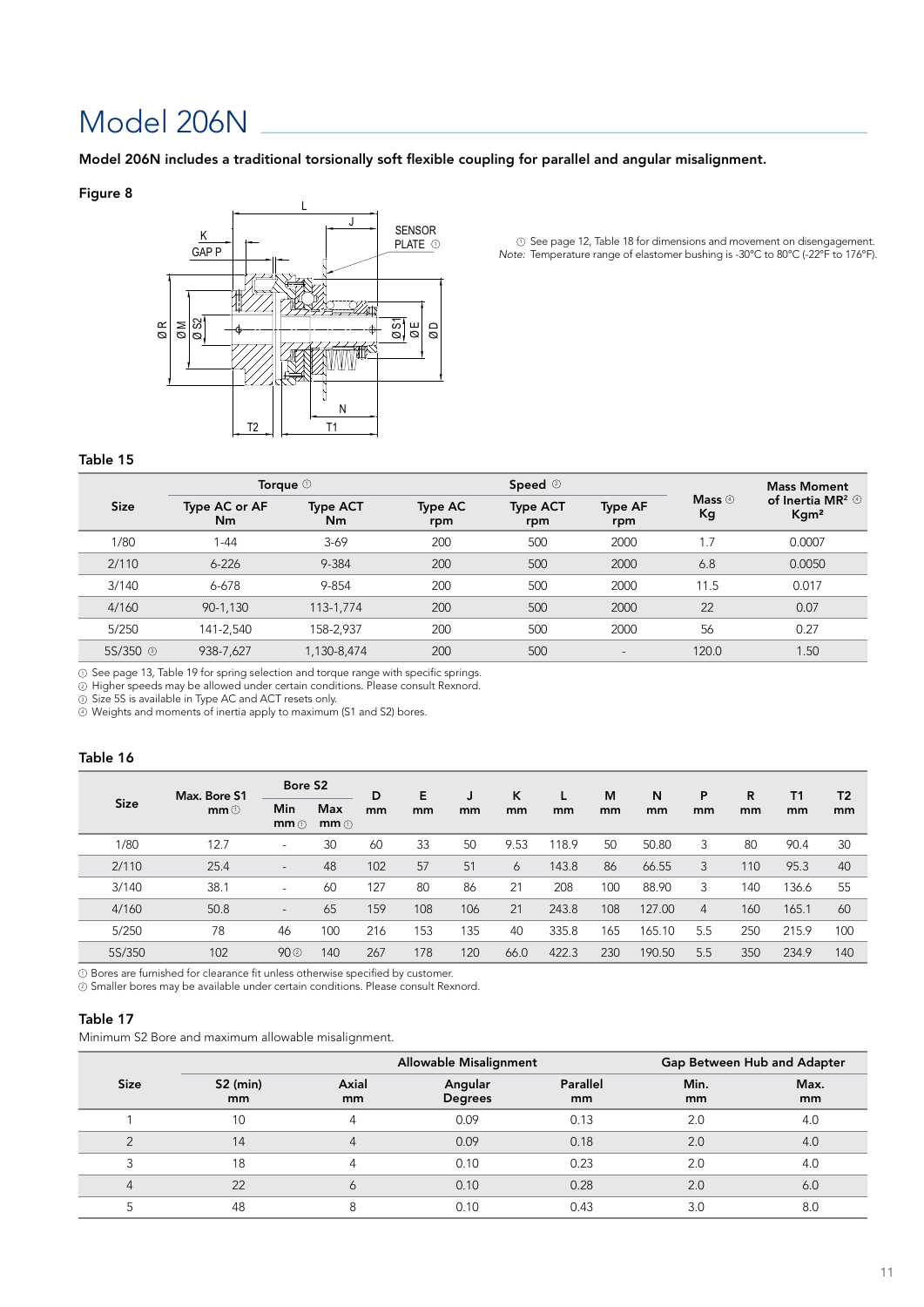### Engineering Information

### **Torque Adjustment**

The 200 Series can be shipped from the factory with the torque setting specified at the time of order. Alternatively, the unit can be furnished unset allowing for adjustment at the time of installation. Calibration spacers (see Figure 9) are supplied either to prevent this nominal setting being exceeded or to prevent adjustment over the maximum capacity of the unit. Calibration spacers, which are fitted to prevent adjustment above the nominal setting, must be removed to allow the tightening of the adjustment nut to achieve a higher torque not greater than the maximum for the unit. The spacers also help position disc springs correctly where they are used.

In many cases, the exact torque requirements are difficult to calculate with any reasonable degree of accuracy; therefore, the recommended installation procedure is to start the drive with a low-torque setting, progressively tightening the adjustment nut until the 200 Series starts the mechanism without disengaging. Before attempting to turn the adjusting nut, ensure that the locking screw is loosened and is relocked after final adjustment.



### Drive Shutdown on Disengagement

It is necessary to shut down the drive quickly after disengagement upon overload. We recommend all applications use an automatic mechanism to switch off the drive motor. On the 200 Series, a flat limit switch plate for actuating a control to shut down the drive is furnished at no charge. The flat limit switch plate or sensor plate is used to actuate a remote shutdown control or equivalent shown in Figure 10 using dimensions in Table 18.



| <b>Size</b> |    |    |     |     |     | э   | 55  |
|-------------|----|----|-----|-----|-----|-----|-----|
|             | mm |    | 4.4 | 4.4 | 5.3 | 6.3 | 8.1 |
|             | mm | 83 | 140 | 165 | 203 | 305 | 305 |

### Protective Finish

The standard protective finish applied to the 200 Series is manganese phosphate plus oil dip. This treatment provides a high level of protection with good corrosion resistance and is suitable for most environments. Other finishes can be applied for situations where exceptional environments necessitate high levels of protection — consult Rexnord.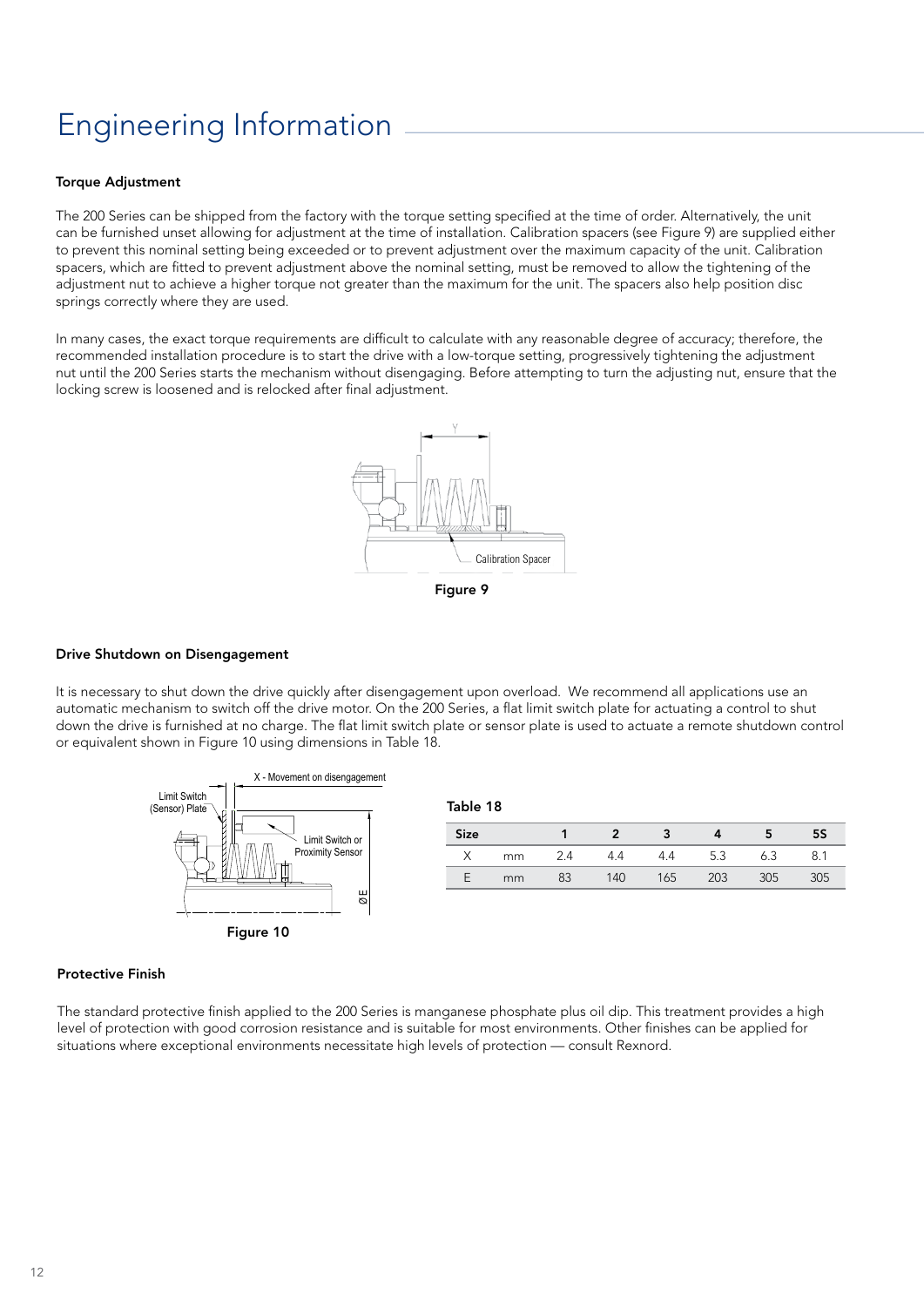### Spring Selection

The full range of torque for each size unit is achieved by a number of positions in which coil springs are located. For these sizes, select the proper spring assembly so that the desired tripping torque will fall approximately in the middle of the torque range for that spring. If the spring length in field adjustment approaches minimum 'Y' dimension, a spring with a higher torque range should be considered.

Calculate theoretical running torque at a chosen location using the following formula: Torque (Nm) = Kw x 9550 rpm





Figure 14

#### Table 19

| <b>Size</b> | <b>Type</b> | <b>Spring Code</b> | Color          | Qty.         | <b>Stack As</b> | <b>AC/AF Torque</b><br>Range<br>Nm | <b>ACT Torque</b><br>Range<br>Nm | Min. Allowable Spring<br>Length<br><b>Dimension Y</b><br>mm |
|-------------|-------------|--------------------|----------------|--------------|-----------------|------------------------------------|----------------------------------|-------------------------------------------------------------|
|             | <b>Disc</b> | 1D/1/S             | Natural        | 6            | Figure 13       | $8 - 44$                           | $13 - 68$                        | 13                                                          |
|             | Coil        | 1C/1               | White / Red    | $\mathbf{1}$ | Figure 11       | $9 - 28$                           | $10 - 37$                        | 23                                                          |
|             | Coil        | 1C/2               | White / Green  | $\mathbf{1}$ | Figure 11       | $5 - 14$                           | $7 - 21$                         | 21                                                          |
|             | Coil        | 1C/3               | White / Yellow | $\mathbf{1}$ | Figure 11       | $1 - 6$                            | $3 - 11$                         | 18                                                          |
|             | <b>Disc</b> | 2D/1/S             | Blue / Black   | 6            | Figure 13       | 130 - 226                          | 209 - 384                        | 24                                                          |
|             | <b>Disc</b> | 2D/2/S             | Blue           | 5            | Figure 14       | $72 - 203$                         | $102 - 328$                      | 23                                                          |
| 2           | Coil        | 2C/1               | Blue / Red     | $\mathbf{1}$ | Figure 11       | $54 - 88$                          | $102 - 133$                      | 25                                                          |
|             | Coil        | 2C/2               | Blue / Green   | $\mathbf{1}$ | Figure 11       | $21 - 61$                          | $40 - 90$                        | 21                                                          |
|             | Coil        | 2C/3               | Blue / Yellow  | $\mathbf{1}$ | Figure 11       | $6 - 19$                           | $10 - 25$                        | 19                                                          |
|             | <b>Disc</b> | 3D/1/D             | Brown / Black  | 8            | Figure 12       | 136 - 678                          | 157 - 854                        | 30                                                          |
|             | <b>Disc</b> | 3D/1/S             | Brown          | 6            | Figure 13       | 72 - 407                           | $95 - 542$                       | 24                                                          |
| 3           | Coil        | 3C/1               | Brown / Red    | $\mathbf{1}$ | Figure 11       | $37 - 282$                         | $57 - 406$                       | 37                                                          |
|             | Coil        | 3C/2               | Brown / Green  | $\mathbf{1}$ | Figure 11       | $15 - 135$                         | $23 - 132$                       | 31                                                          |
|             | Coil        | 3C/3               | Brown / Yellow | $\mathbf{1}$ | Figure 11       | $6 - 56$                           | $9 - 80$                         | 25                                                          |
|             | <b>Disc</b> | 4D/1/S             | Orange / Black | 5            | Figure 14       | 222 - 1130                         | 269 - 1774                       | 32                                                          |
| 4           | <b>Disc</b> | 4D/2/S             | Orange         | 6            | Figure 13       | 145 - 847                          | 171 - 1073                       | 33                                                          |
|             | Coil        | 4C/1               | Orange / Red   | $\mathbf{1}$ | Figure 11       | $90 - 316$                         | $113 - 395$                      | 49                                                          |
|             | <b>Disc</b> | 5D/1/S             | Grey / Black   | 6            | Figure 13       | 497 - 2540                         | 543 - 2937                       | 57                                                          |
| 5           | <b>Disc</b> | 5D/2/S             | Grey           | 6            | Figure 13       | 226 - 2260                         | $272 - 2655$                     | 43                                                          |
|             | Coil        | 5C/1               | Grey / Red     | 1            | Figure 11       | 142 - 350                          | $159 - 531$                      | 48                                                          |
| <b>5S</b>   | <b>Disc</b> | 5SD/1              | Natural        | 5            | Figure 14       | $938 - 5650$                       | 1130 - 6440                      | 48                                                          |
|             | <b>Disc</b> | Hi-Torg            | Natural        | 5            | Figure 14       | 1413 - 7627                        | 1582 - 8474                      | 53                                                          |

### CAUTION! DO NOT TIGHTEN THE ADJUSTING NUT SO THAT THE SPRINGS ARE COMPRESSED BEYOND THEIR MINIMUM

OPERATING LENGTH, DIMENSION 'Y' (with the torque limiter engaged) or the springs will not allow sufficient movement of the slide plate to let the balls leave their seat during an overload. Damage to the machinery or to the 200 Series will result. It is important that Autogard products is used in the correct manner and that adjustment and setting in relation to a particular function follow recommended procedures.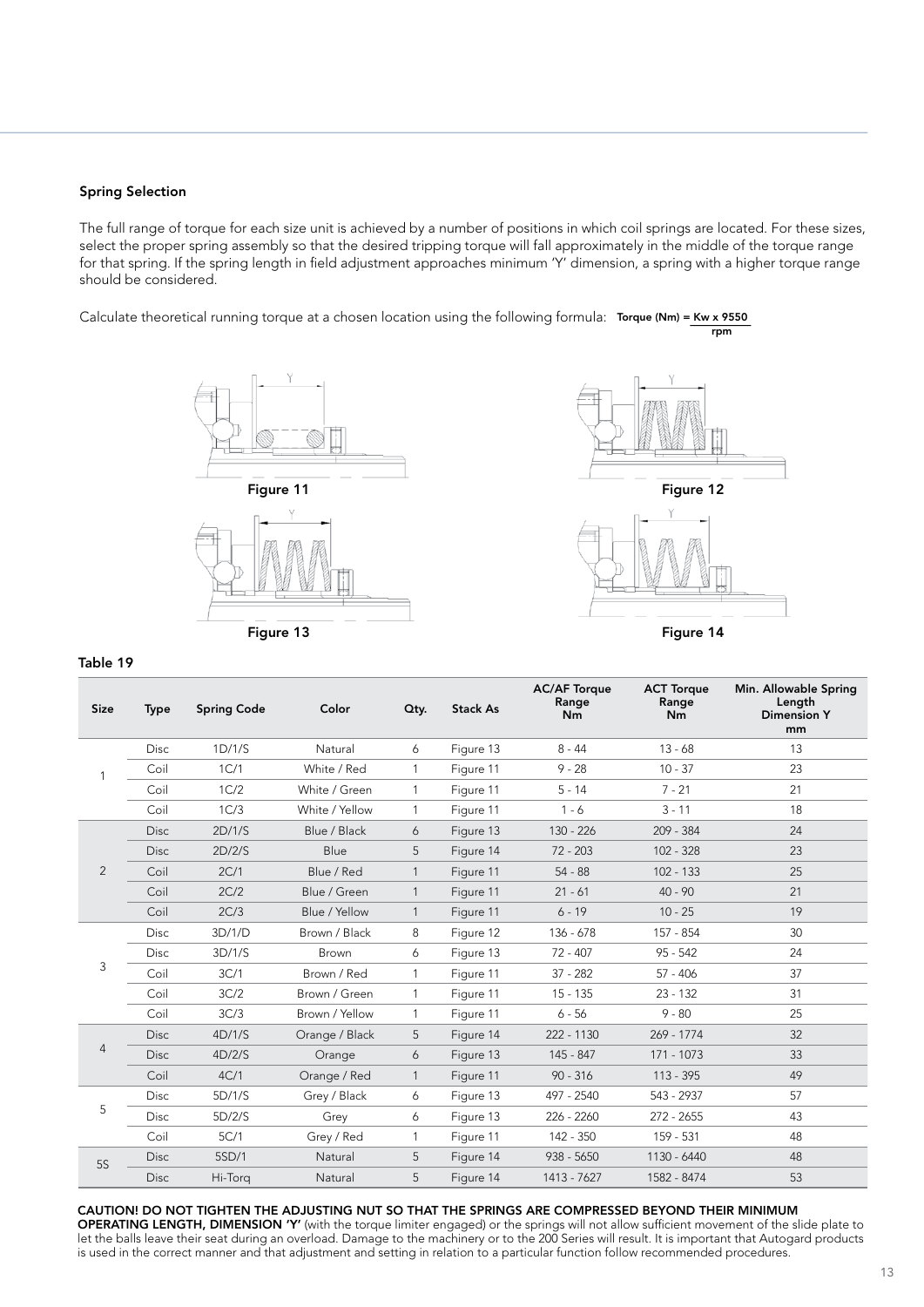### 200 Series Industries

Printing and Packaging Paper Converting Food and Beverage Material Handling Automotive Manufacturing

### Maintenance and General Safety Information \_

### **Maintenance**

The frequency of maintenance will depend on the operating environment and number of trips, but once every 2,000 operating hours should be adequate in most applications. The amount of maintenance required is dependent upon the operating conditions and should be maintained at least as frequently as the adjacent drive components. In adverse conditions, consult Rexnord.

### General Safety

Autogard Torque Limiters are reliable units, built to high standards of workmanship. Similar to all mechanical devices, each application must be considered on its own merits with reference to safety (i.e. lifting equipment, explosive conditions, etc). As rotating components, adequate guarding must be provided, in accordance with local codes. The intended use of torque limiters is for the protection of industrial machinery and should not be regarded as human safety devices. Rexnord staff are always available to discuss particular applications.

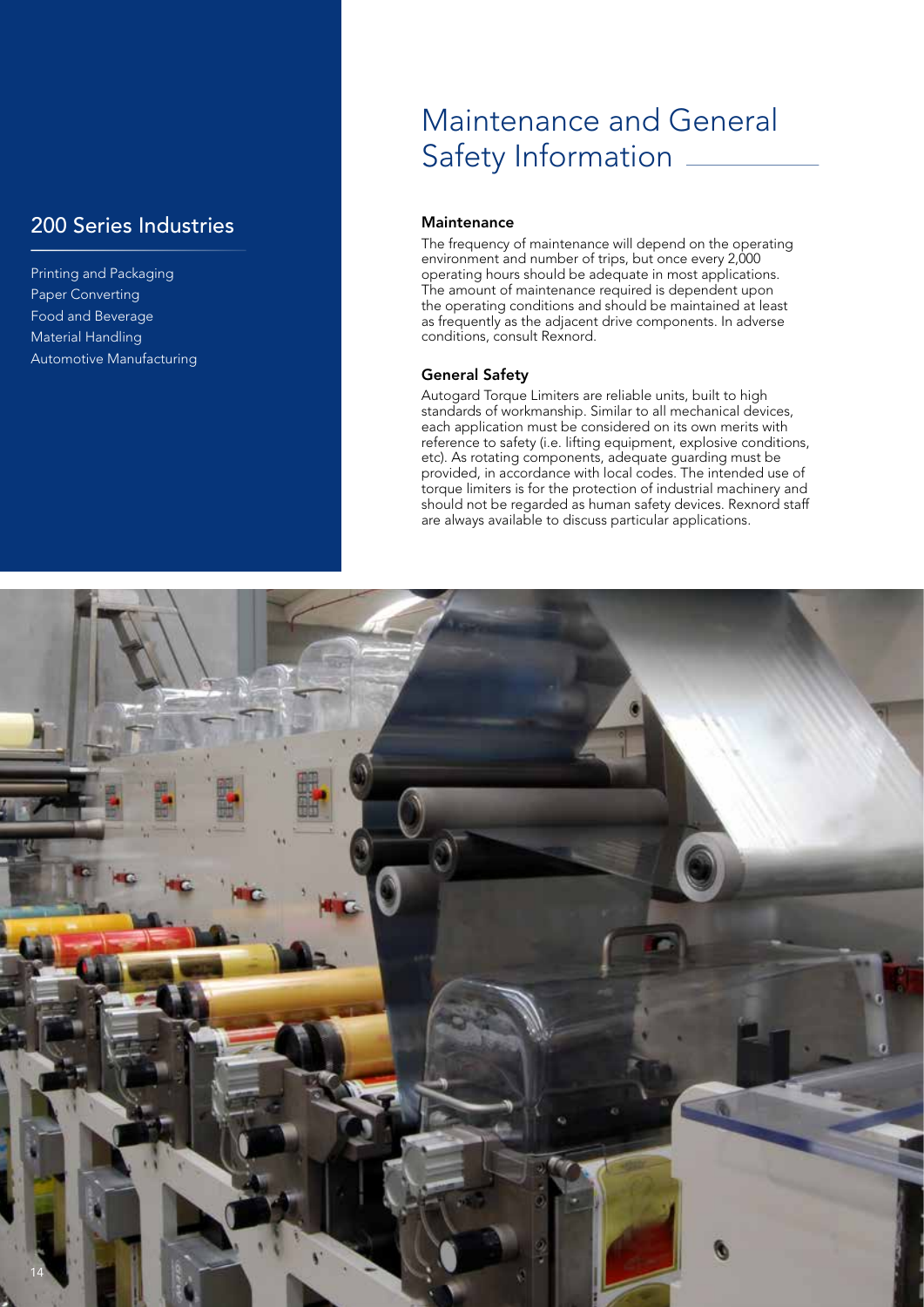### Other Autogard Products







Autogard Torque Limiter 320 Series Autogard Torque Limiter 400 Series Autogard Torque Limiter 600 Series





Autogard Torque Limiter 820 Series Autogard Torque Limiter WT Series

To learn more about the Autogard Torque Limiter offering and how it can provide you with high-quality overload protection, go to www.rexnord.com, where you'll find: • Product information • Brochures • Manuals UK: +44 (0)1285 640333 Germany: +49 (0)5263 954960 Australia: +613 9532 0901 USA: 866-739-6673 China: +86 21 66183070 India: +91 (0) 20 30204513 Customerservice.ba@rexnord.com